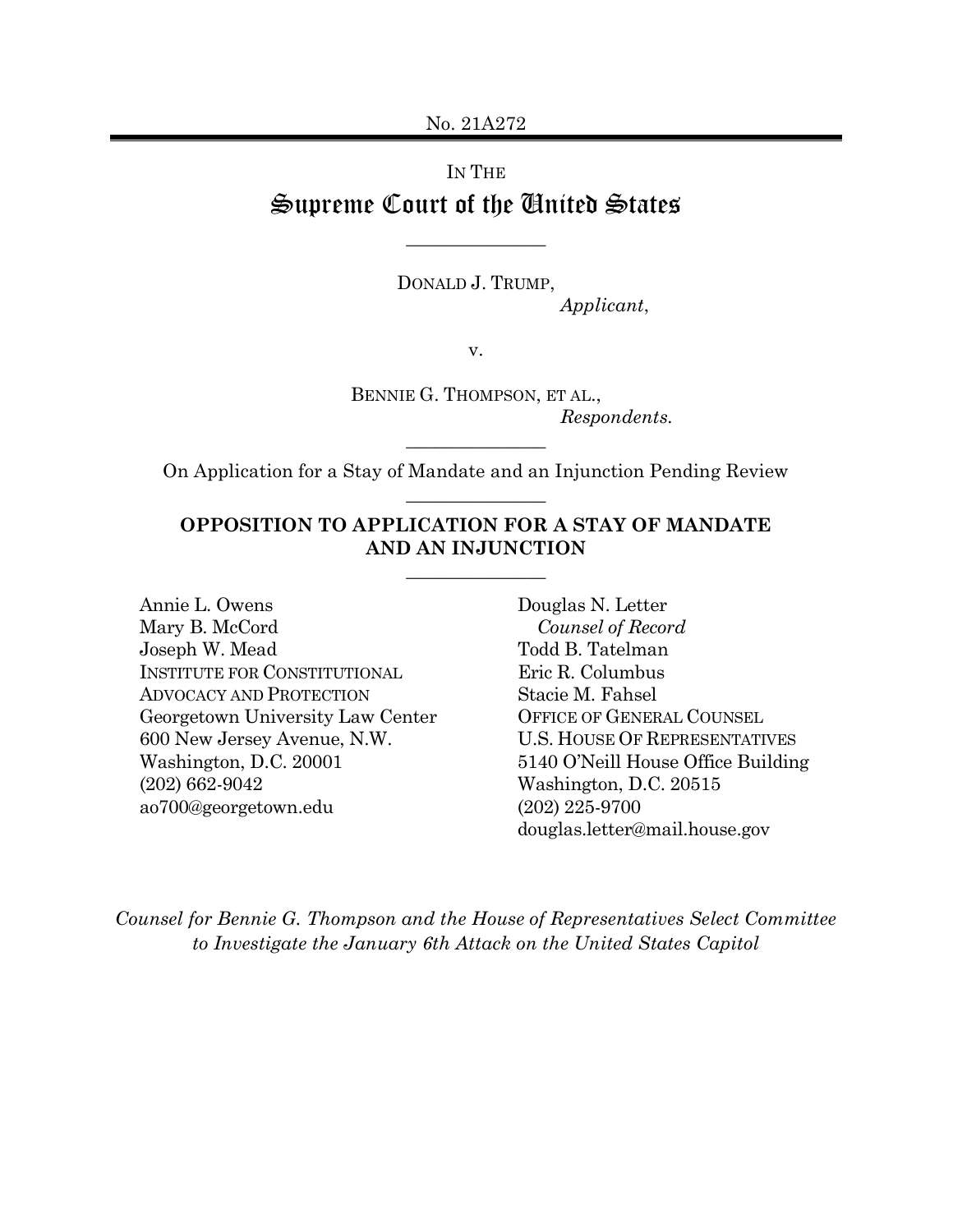## **TABLE OF CONTENTS**

| $\mathbf{I}$ . | This Court Is Unlikely To Grant Certiorari And Reverse The Court Of |  |
|----------------|---------------------------------------------------------------------|--|
| II.            | The Lack Of Irreparable Injury To Applicant And The Balance Of The  |  |
| III.           |                                                                     |  |
|                |                                                                     |  |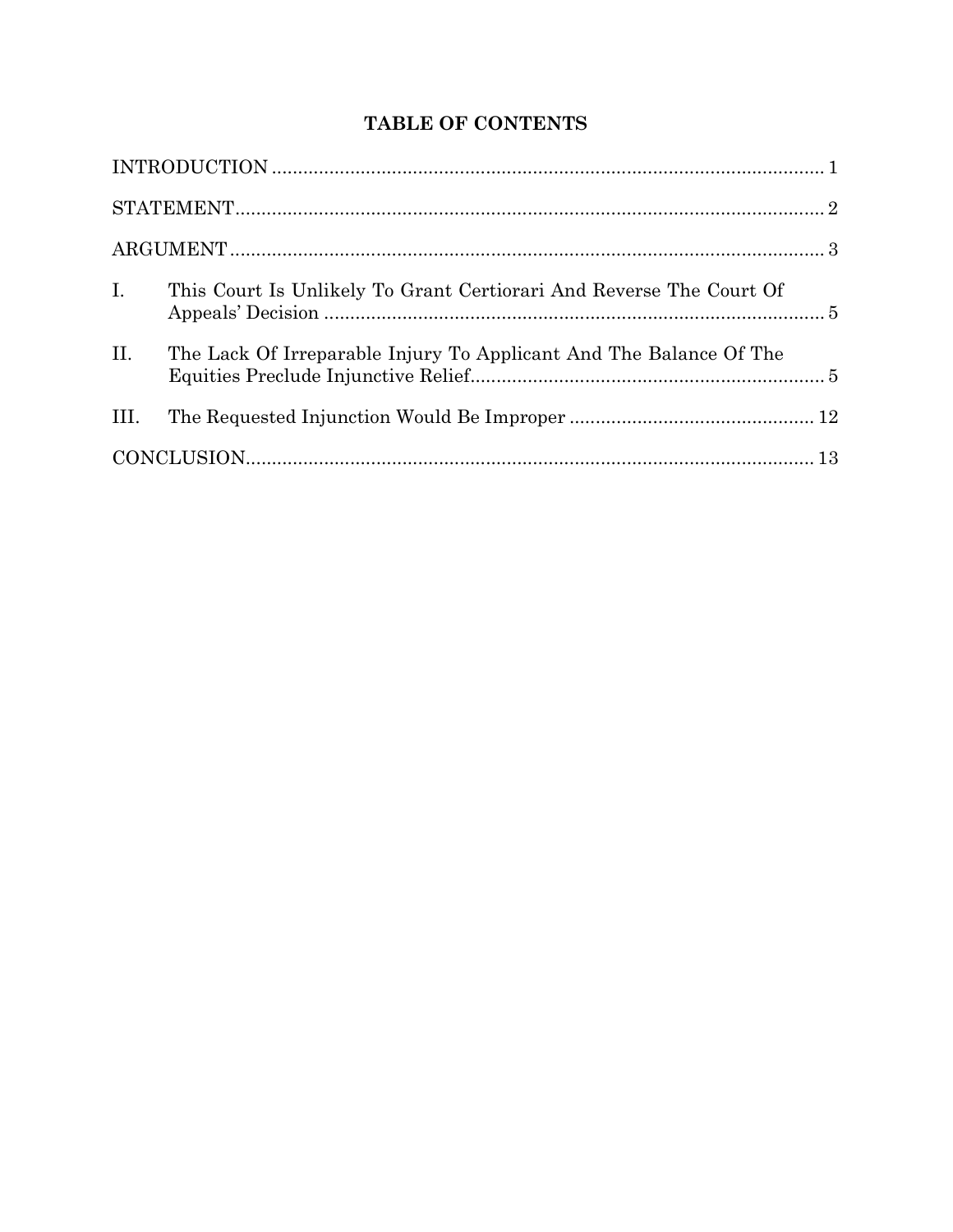## TABLE OF AUTHORITIES

| Cases                                                 | Page(s) |
|-------------------------------------------------------|---------|
| Barenblatt v. United States,                          |         |
| Brown v. Gilmore,                                     |         |
| Does $1-3$ v. Mills,                                  |         |
| Eastland v. U.S. Servicemen's Fund,                   |         |
| Hobby Lobby Stores, Inc. v. Sebelius,                 |         |
| INS v. Legalization Assistance Project of Los Angeles |         |
| Lux v. Rodrigues,                                     |         |
| Nixon v. Adm'r of Gen. Servs.,                        |         |
| Nken v. Holder,                                       |         |
| Respect Maine PAC v. McKee,                           |         |
| Rubin v. United States,                               |         |
| Rucho v. Common Cause,                                |         |
| Trump v. Mazars USA, LLP,                             |         |
| United States v. Nixon,                               |         |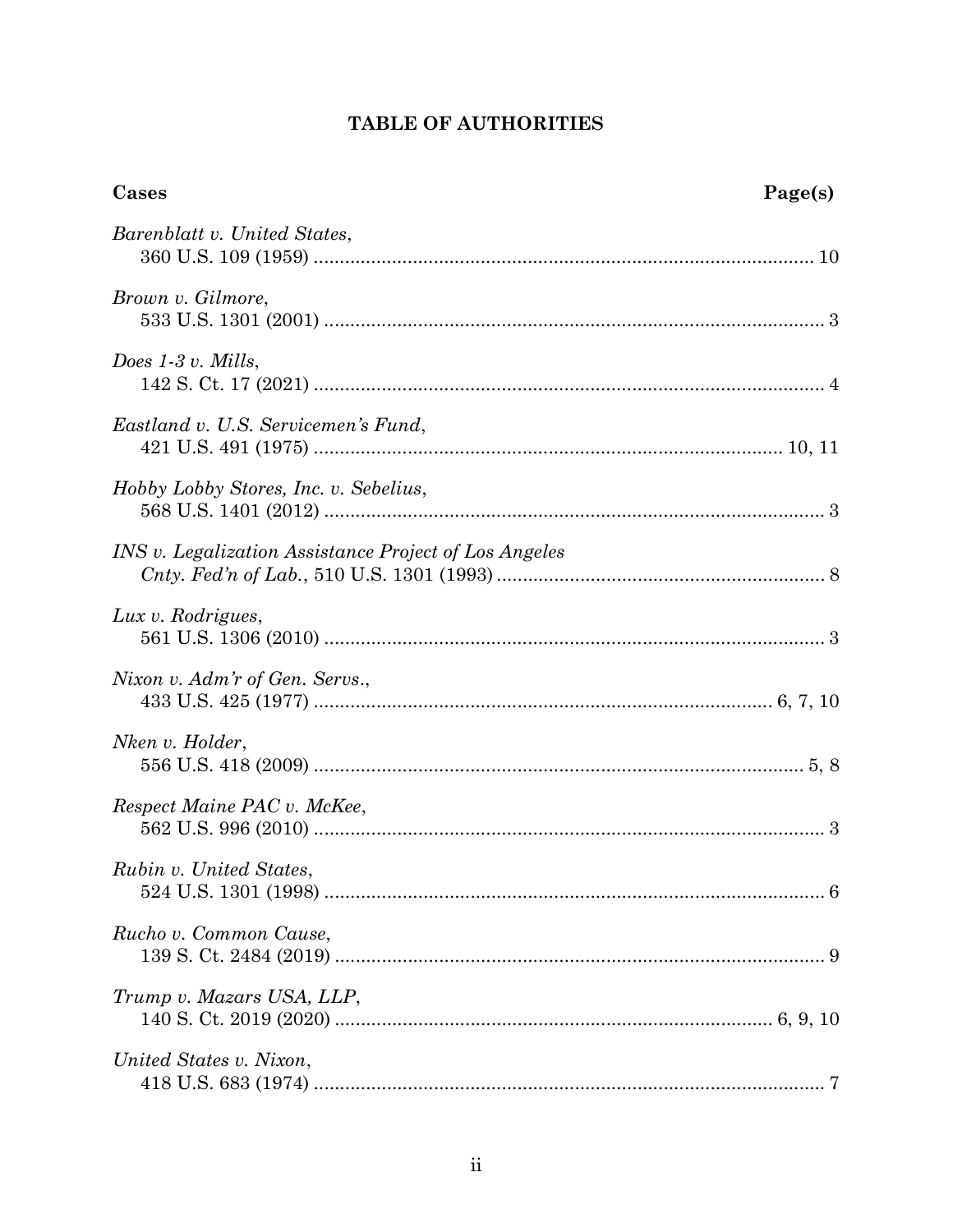| Winter v. Natural Res. Def. Council, Inc.,                                                                                           |  |
|--------------------------------------------------------------------------------------------------------------------------------------|--|
| <b>Constitution and Statute</b>                                                                                                      |  |
|                                                                                                                                      |  |
|                                                                                                                                      |  |
|                                                                                                                                      |  |
|                                                                                                                                      |  |
| <b>Legislative Materials</b>                                                                                                         |  |
|                                                                                                                                      |  |
| <b>Other Authorities</b>                                                                                                             |  |
| Letter from Jonathan Su, Deputy Counsel to the President, to Kristin<br>Amerling, Deputy Staff Dir. and Chief Counsel for the Select |  |

Committee (Dec. 16, 2021), <https://perma.cc/FR5G-XEP2> ..................................... 9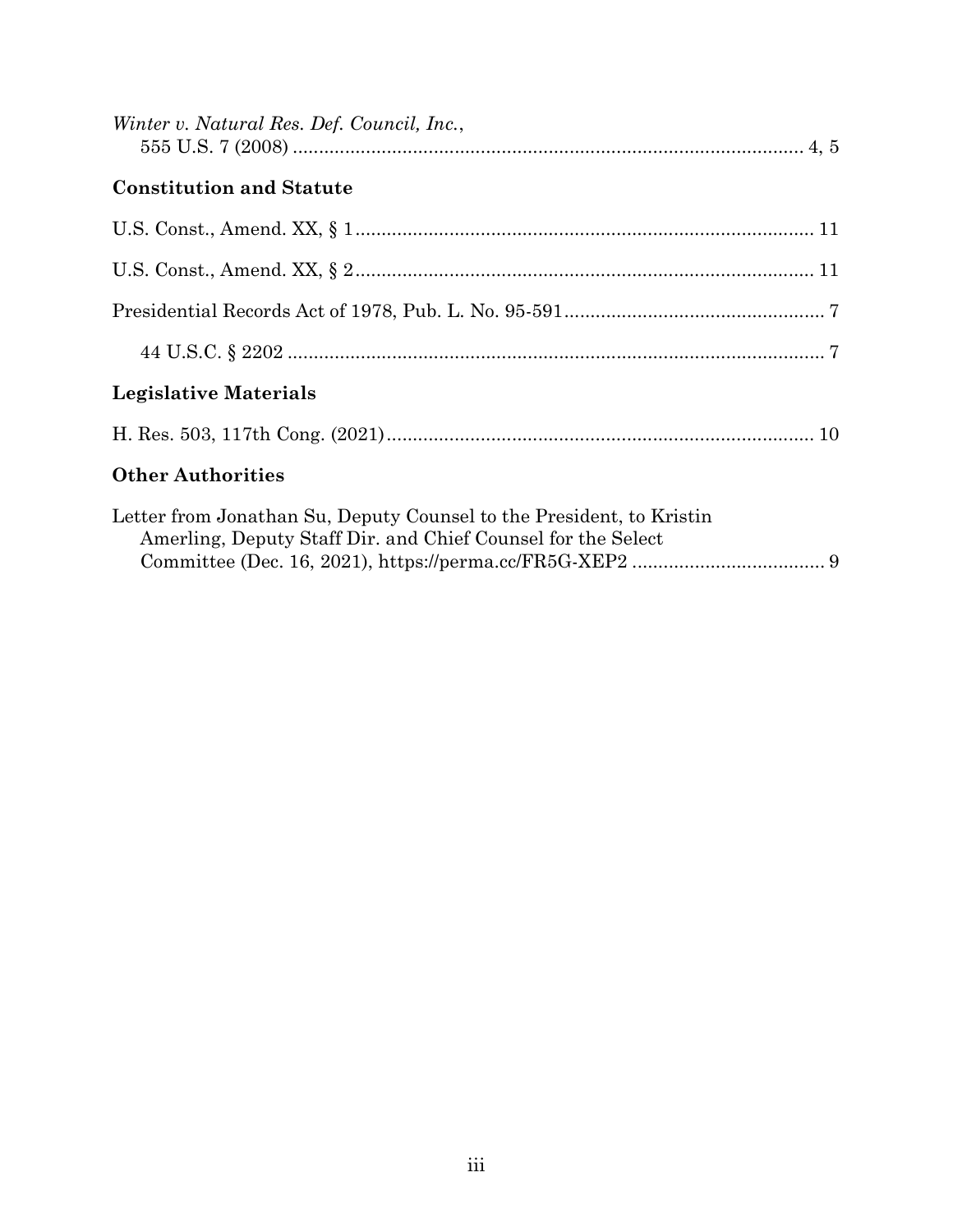The House of Representatives Select Committee to Investigate the January 6th Attack on the United States Capitol and Chairman Bennie G. Thompson (collectively, the Congressional Respondents) respectfully file this memorandum in opposition to former President Donald J. Trump's application for a stay of the mandate and an injunction pending the disposition of Applicant's petition for a writ of certiorari.

#### INTRODUCTION

 Applicant Donald J. Trump asks this Court to enjoin the Respondents Archivist of the United States and the National Archives and Records Administration from providing requested documents to the Select Committee. Applicant seeks this relief even though he has not made any particularized arguments explaining why disclosure of the specific documents at issue will produce the requisite harm. Applicant cannot meet his burden for obtaining the extraordinary relief he requests from this Court.

 The House of Representatives established the Select Committee to investigate the January 6 assault on the United States Capitol as Congress sought to carry out its Constitutional role to count the electoral votes. As authorized by Article I, the Presidential Records Act, and House resolution, the Select Committee requested from the Executive Branch Presidential records relating to the events of that day. After a careful review, and in light of the extraordinary events of January 6, President Biden concluded that granting the Select Committee access to certain of the requested records is in the best interest of the United States and that an assertion of executive privilege therefore is not justified. Applicant, however, filed suit to enjoin the Select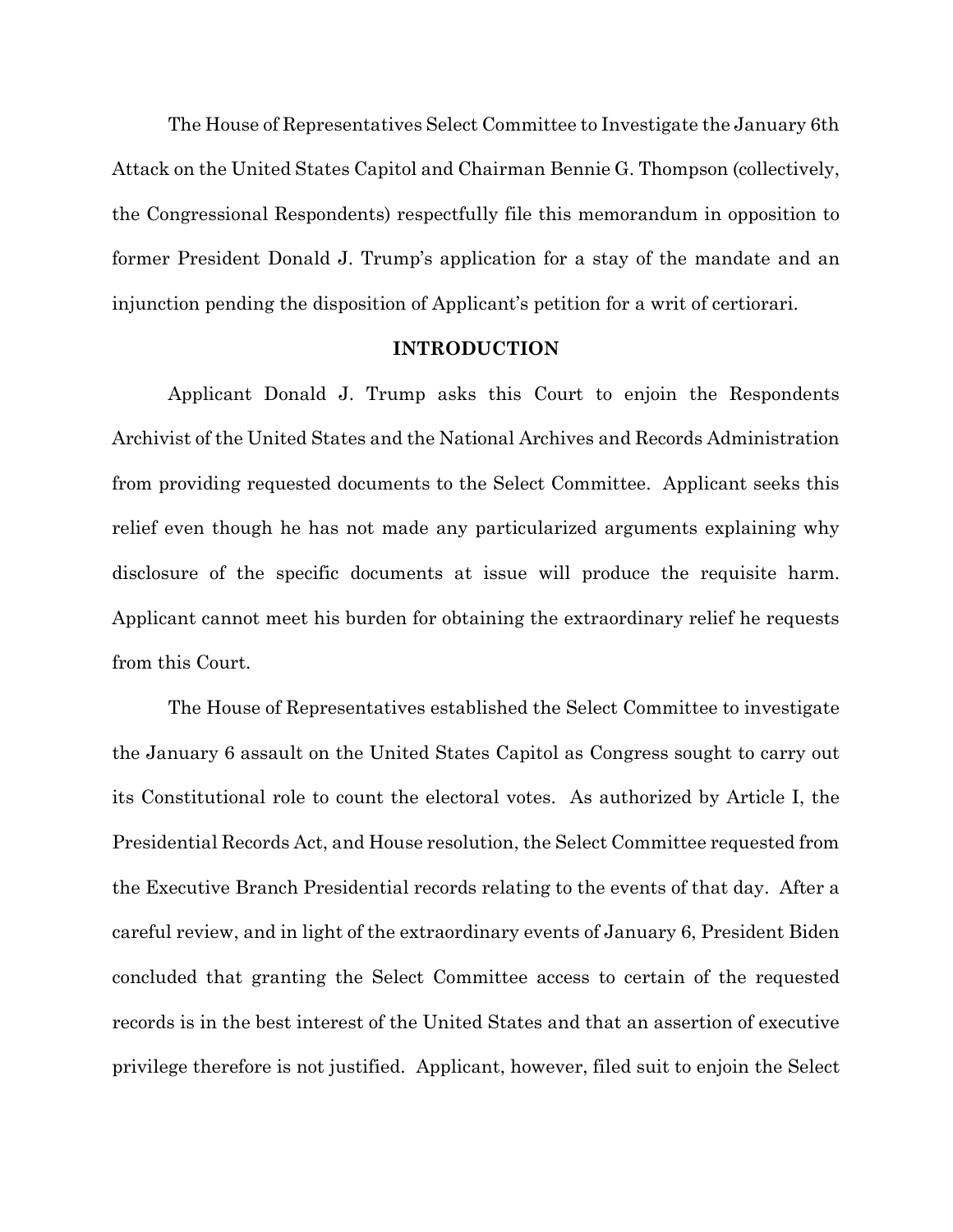<span id="page-5-0"></span> Committee from receiving those records. The district court and the court of appeals carefully and correctly concluded that Applicant could satisfy none of the factors justifying such relief. Applicant has given no valid reason for this Court to intervene and grant the extraordinary relief he seeks.

 The court of appeals' decision rests on a correct application of this Court's precedents, and this Court is therefore unlikely to grant certiorari and reverse the judgment below. Further, the requested injunctive relief, even on a temporary basis, would result in an unprecedented intrusion by this Court into the ongoing process of accommodation between the Legislative and Executive branches. And it would cause irreparable harm to the Select Committee by denying it the records it urgently needs to inform its ongoing investigation, including upcoming interviews of scores of witnesses. Obtaining this information promptly is necessary to fulfill the Select Committee's responsibility to understand the events of January 6, and recommend timely legislative changes designed to ensure that those events never recur. The Court should deny the application.

#### STATEMENT

 The relevant legal and factual background is set forth in the Congressional Respondents' opposition to Applicant's petition for a writ of certiorari. See Br. in Opp. 2-15.

 Particularly relevant here, on December 9, 2021, when the court of appeals issued its opinion affirming the denial of Applicant's motion for a preliminary injunction, the court ordered that its previously issued administrative injunction

2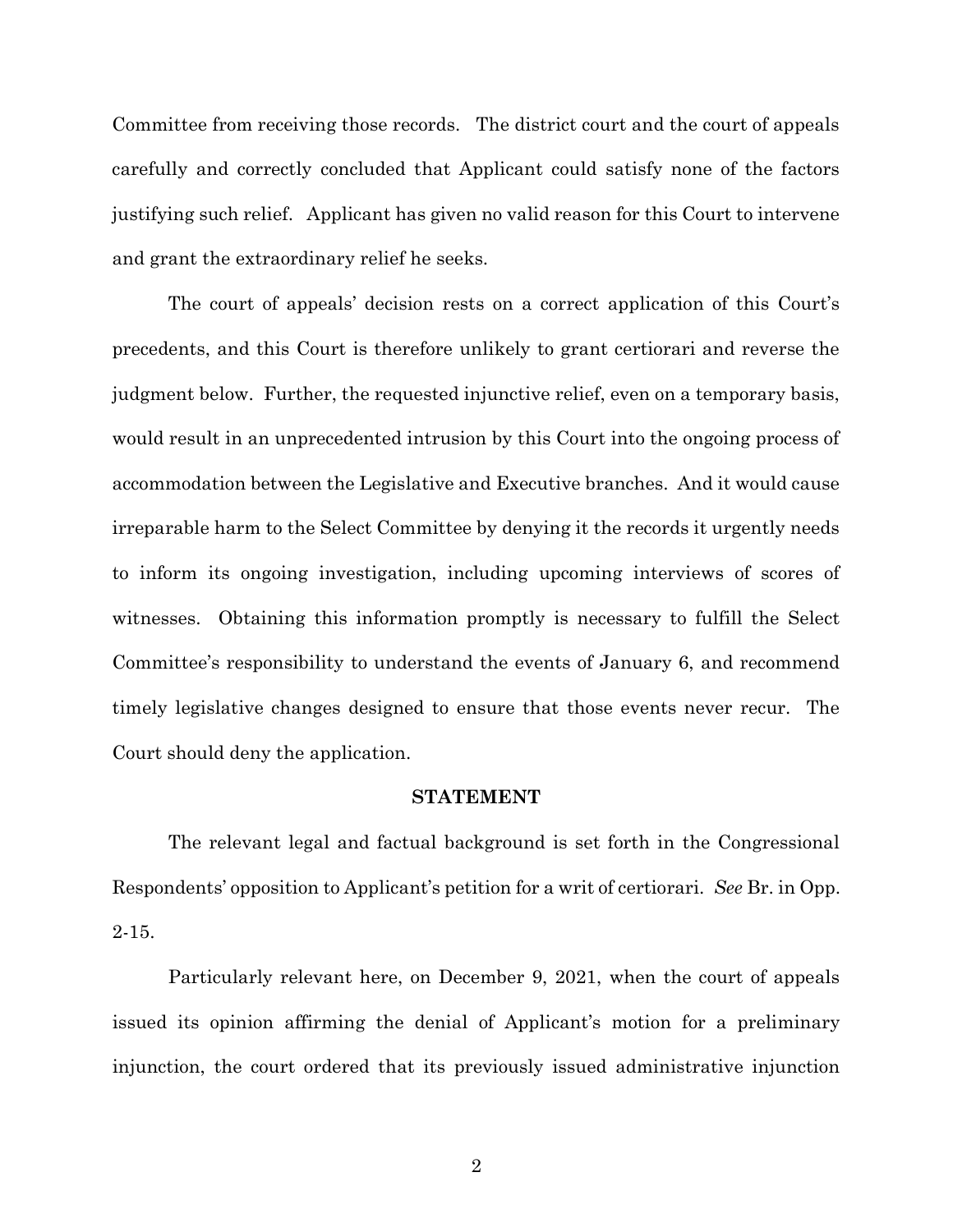<span id="page-6-0"></span> would dissolve in 14 days unless Applicant filed a motion for an injunction pending review with this Court, in which event the administrative injunction would dissolve upon the Court's disposition of that motion. Pet. App. 77a n.20.

#### ARGUMENT

 An injunction from this Court, as Applicant seeks here, is extraordinary relief that "demands a significantly higher justification than a request for a stay" because an injunction "does not simply suspend judicial alteration of the status quo but grants judicial intervention that has been withheld by lower courts." Respect Maine PAC v. McKee, 562 U.S. 996, 996 (2010) (cleaned up). Accordingly, such relief is granted "only in the most critical and exigent circumstances." Brown v. Gilmore, 533 U.S. 1301, 1301 (2001) (Rehnquist, J., in chambers) (citation omitted). Although Applicant frames his request as seeking to stay the court of appeals' mandate under 28 U.S.C. § 2101(f), such a stay will not provide Applicant the affirmative relief he seeks from this Court. Rather, "[t]he only source of authority for this Court to issue an injunction is the All Writs Act, 28 U.S.C. § 1651(a)," Hobby Lobby Stores, Inc. v. Sebelius, 568 U.S. 1401, 1403 (2012) (Sotomayor, J., in chambers), an extraordinary remedy requiring extraordinary justification.

 To receive an injunction pending certiorari, the "applicant must demonstrate that the legal rights at issue are indisputably clear."  $Lux v$ . Rodrigues, 561 U.S. 1306, 1307 (2010) (cleaned up). And, as with any injunction, Applicant must demonstrate that he is likely to succeed on the merits—*i.e.*, that this Court is likely to grant certiorari and reverse the court of appeals' judgment—and that the remaining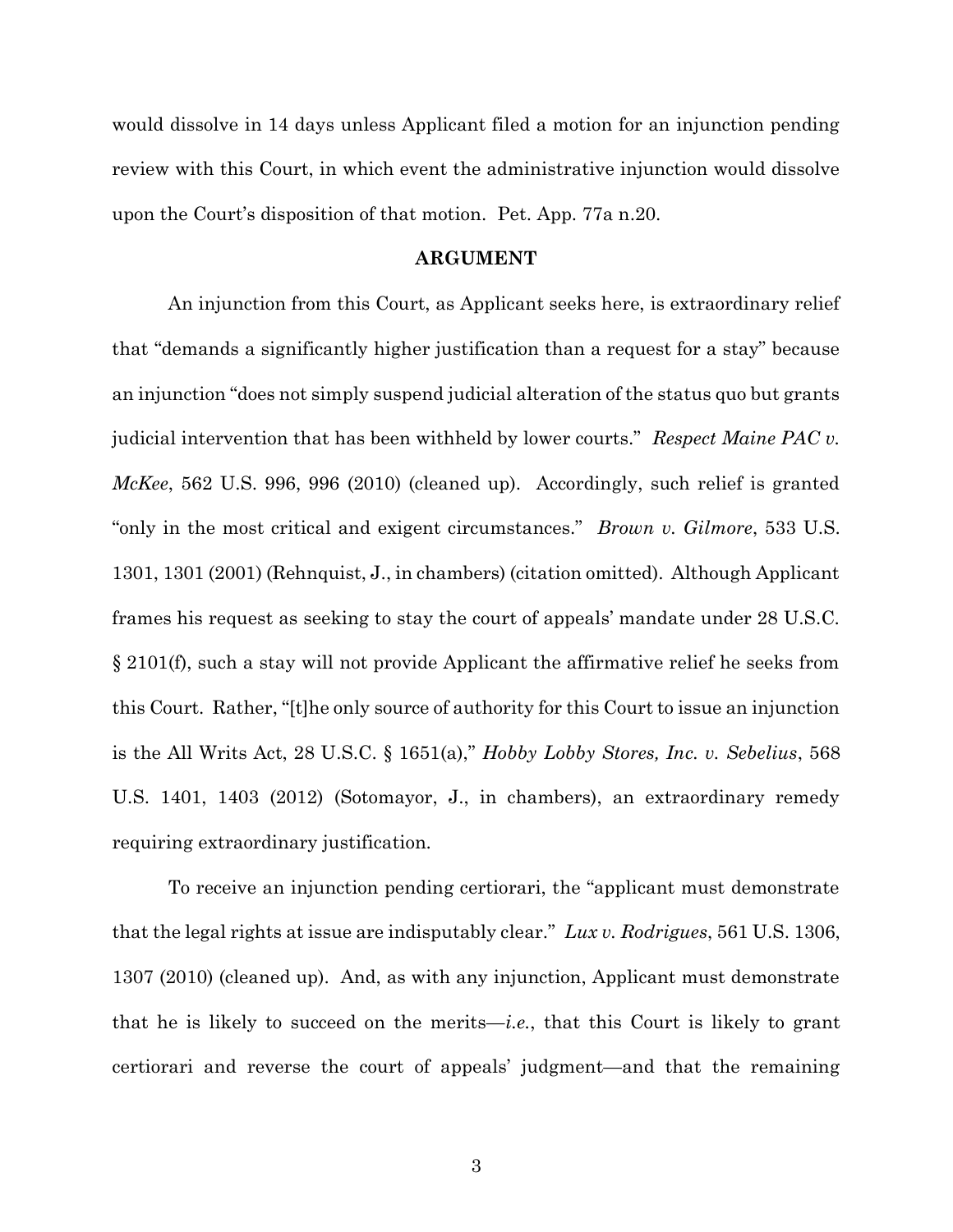<span id="page-7-0"></span>traditional injunction factors favor relief. See Winter v. Natural Res. Def. Council, Inc., 555 U.S. 7, 20 (2008). In evaluating the likelihood of success on the merits when an applicant seeks an injunction pending review from this Court, the proper analysis requires "not only an assessment of the underlying merits but also a discretionary judgment about whether the Court should grant review in the case." Does 1-3 v. Mills, 142 S. Ct. 17, 18 (2021) (Barrett, J., concurring).

 Far from being indisputably correct, Applicant's claims have been rejected by every judge to consider them. The unanimity among the lower courts and the alignment of the Executive and Legislative Branches counsel sharply against injunctive relief from this Court. Even if his motion is reviewed under the more forgiving standard applicable to an application for a stay, Applicant is not entitled to relief. He has not established that this Court is likely to grant review and reverse the decision of the court of appeals. Further, as below, Applicant has again failed to show that he will be irreparably harmed in the absence of an injunction, and the balance of the equities and the public interest likewise weigh against injunctive relief. Applicant's request would override the respective judgments of both political branches and impede the urgent business of the Select Committee to investigate the attack on Congress and prevent future attacks. Indeed, Applicant's requested injunction would constitute an unprecedented judicial intrusion into the accommodation process between Congress and the Executive Branch.

 Applicant has not carried his burden of showing that the extraordinary remedy of an injunction pending review is justified here, and the application should be denied.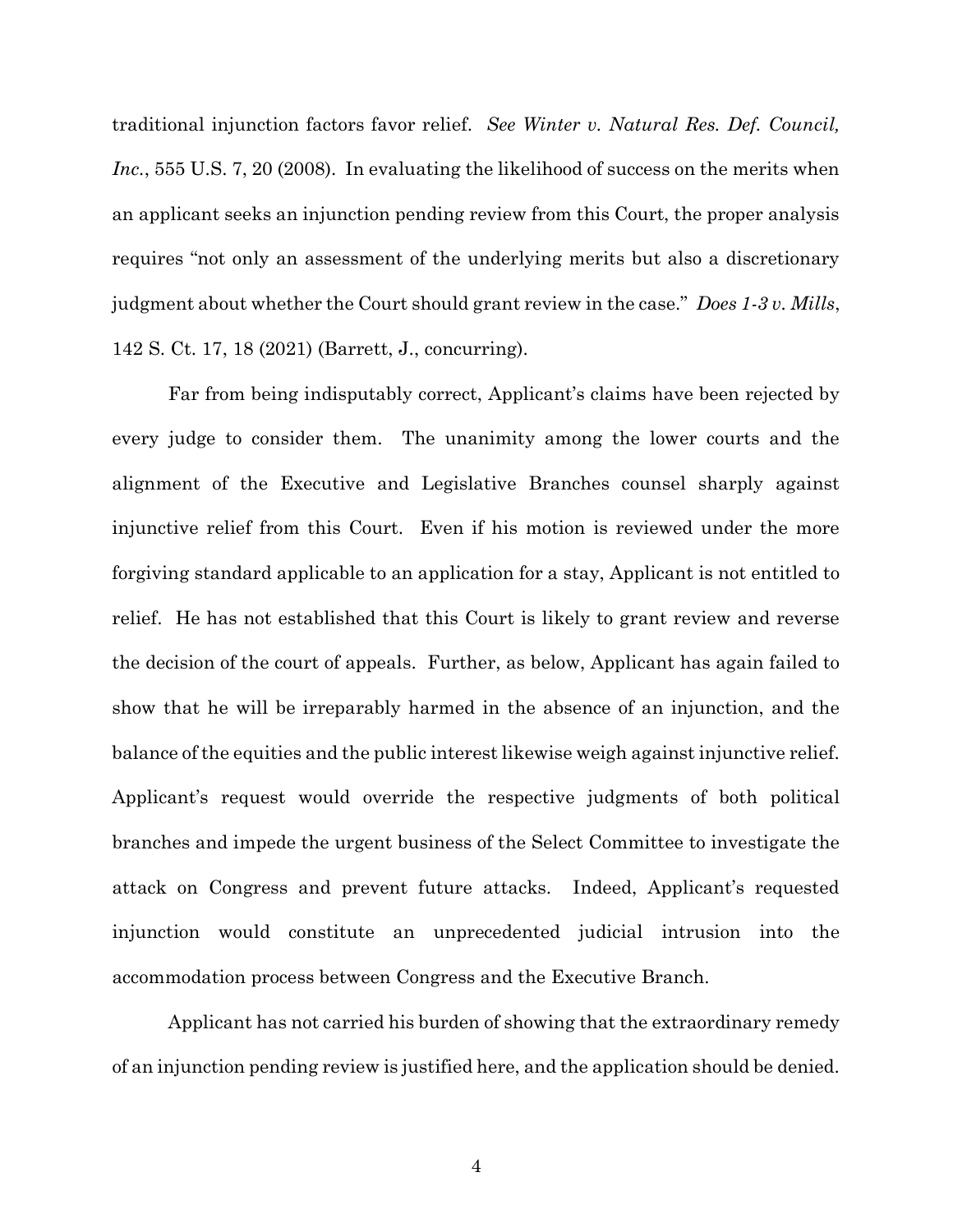### <span id="page-8-0"></span> I. This Court Is Unlikely To Grant Certiorari And Reverse The Court Of Appeals' Decision

 For the reasons set forth in the Congressional Respondents' brief in opposition to Applicant's petition for a writ of certiorari, this Court's review is unwarranted. See Br. in Opp. 15-36. As explained in depth in the brief in opposition, the court of appeals faithfully applied this Court's precedents in rejecting Applicant's attempt to block the Archivist from providing three tranches of requested documents to the Select Committee. That decision does not conflict with the opinions of this Court or any other court. Further, because the court of appeals evaluated the request under multiple standards pressed by Applicant—including ones applicable to a sitting President—and because Applicant has made no particularized arguments for withholding the specific documents at issue, this case is an exceedingly poor vehicle for review. This Court is thus unlikely to grant review and reverse the decision of the court of appeals.

### II. The Lack Of Irreparable Injury To Applicant And The Balance Of The Equities Preclude Injunctive Relief

 To obtain an injunction from this Court, Applicant must also satisfy the remaining traditional factors required for such relief. That is, he must show that he "is likely to suffer irreparable harm" in the absence of an injunction, that the "balance of equities" tips in his favor, and that "an injunction is in the public interest." Winter, 555 U.S. at 20. The latter two factors merge where, as here, the injunction would run against the Government. See Nken v. Holder, 556 U.S. 418, 435 (2009).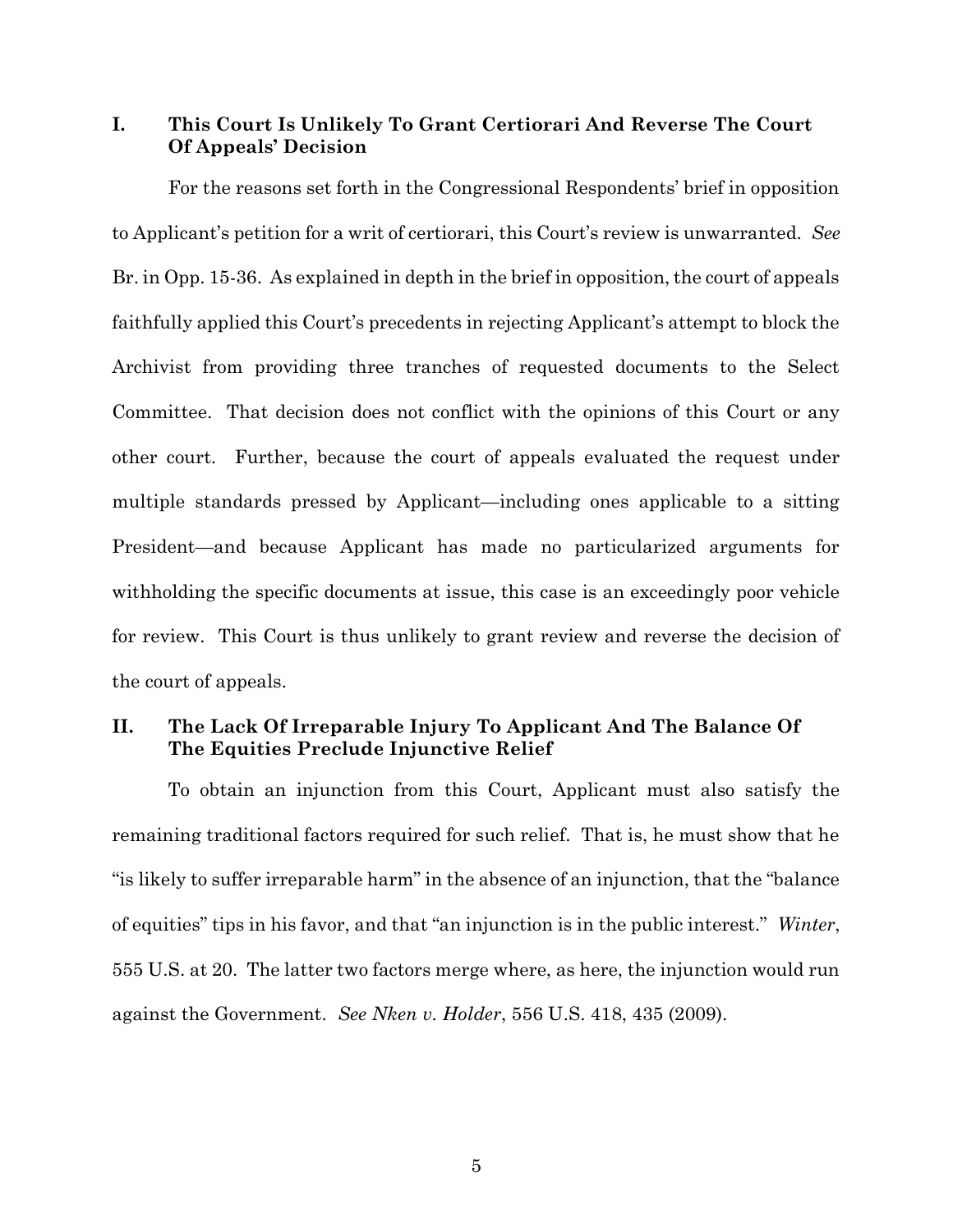## A. Applicant Has Not Established Irreparable Harm

<span id="page-9-0"></span> As in the courts below, Applicant fails to show that he will suffer irreparable harm without an injunction barring disclosure of the requested documents. Applicant contends that disclosure will irreparably harm him because "[o]nce disclosed, the information loses its confidential and privileged nature." Appl. 24. But that is not sufficient. Applicant must show harm to the interest the relevant privilege protects. See Rubin v. United States, 524 U.S. 1301, 1301 (1998) (Rehnquist, J., in chambers). Applicant has not shown, and cannot show, that the disclosure of the specific documents at issue would harm the purpose behind executive privilege.

 Executive privilege exists to "safeguard[] the public interest in candid, confidential deliberations within the Executive Branch." Trump v. Mazars USA, LLP, 140 S. Ct. 2019, 2032 (2020). The incumbent President—who is best situated "to assess the present and future needs of the Executive Branch," Nixon v. Adm'r of Gen. Servs. (GSA), 433 U.S. 425, 449 (1977)—has determined that "an assertion of executive privilege is not in the best interests of the United States." Pet. App. 72a (citation omitted). In contrast to the considered judgment of the current President, Applicant has offered nothing but generalized assertions of harm. As the court of appeals concluded, that is far from sufficient to establish the irreparable harm required for an injunction. Pet. App. 71a-73a.

 Applicant's claim (Appl. 24) that disclosure to Congress "would irreparably harm the institution of the Presidency" is unfounded. Indeed, "there has never been an expectation that the confidences of the Executive Office are absolute and

6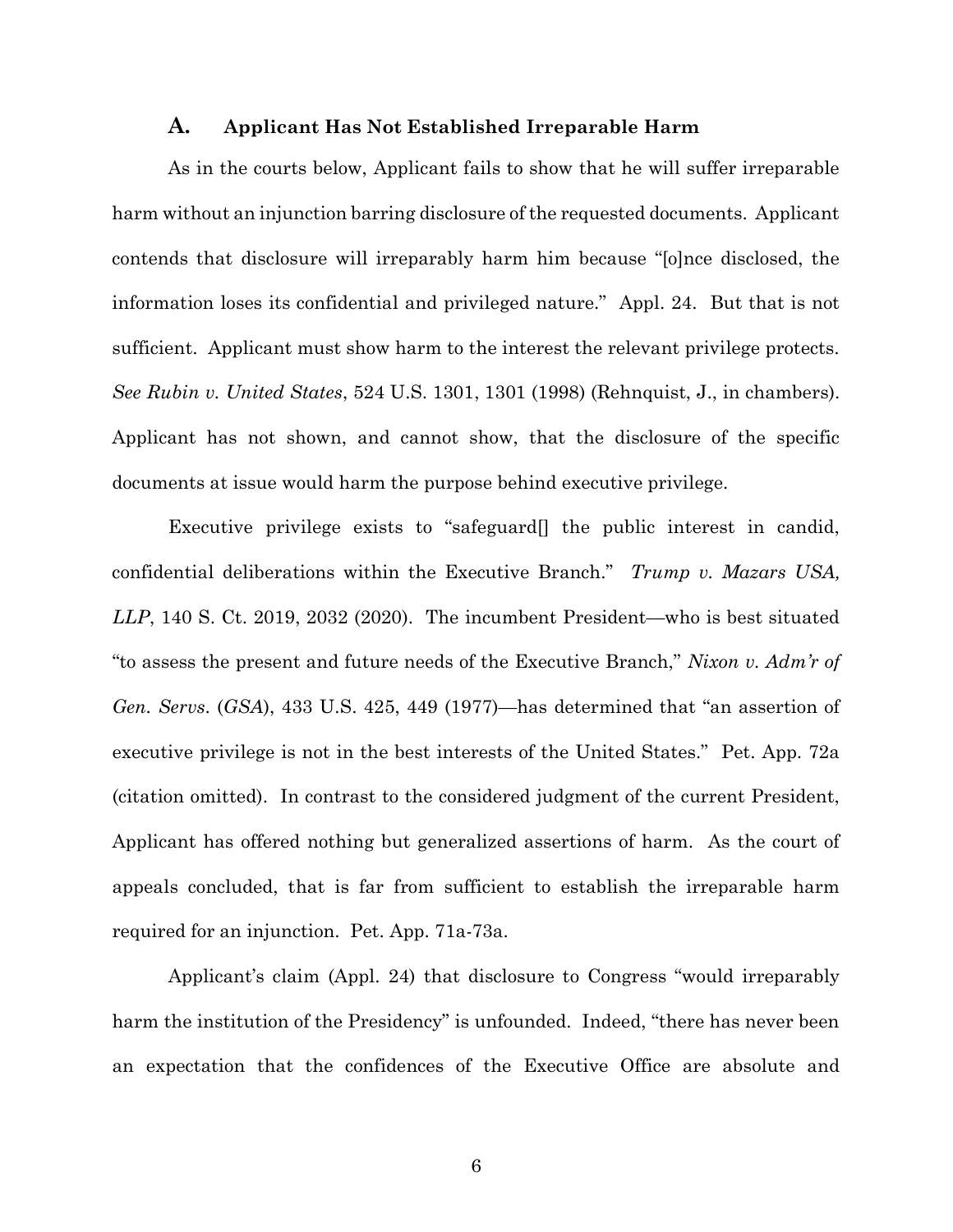<span id="page-10-0"></span> unyielding," GSA, 433 U.S. at 450, and there is no basis to "conclude that advisers will be moved to temper the candor of their remarks by the infrequent occasions of disclosure," United States v. Nixon, 418 U.S. 683, 712 (1974). History is replete with examples of Presidents (including Applicant himself) declining to assert executive privilege in particular situations without harming the privilege's purposes. See Pet. App. 45a-46a. Moreover, the "rare and formidable alignment of factors" favoring disclosure here, Pet. App. 40a, is highly unusual—there is no reason to believe that disclosure under these unique circumstances will harm the candid advice the privilege is meant to protect. Put simply, Applicant offers nothing to overcome the determination of the current President (and the judgment of both the district court and the court of appeals) that disclosure will not harm the Executive Branch's interests.

 Applicant also suggests (Appl. 22-23) that his personal constitutional rights are at stake, but executive privilege is for the "benefit of the Republic," "not for the benefit of the President as an individual." GSA, 433 U.S. at 449. And, contrary to Applicant's suggestion in his Petition that the records at issue are his "personal records" (Pet. 31), the records belong to the United States pursuant to the Presidential Records Act. 44 U.S.C. § 2202. That Act ended the practice of personal ownership of Presidential records, providing instead that records created by Presidents are owned by the people they serve. Pub. L. No. 95-591, § 3 (1978).

 Nor is there any support for Applicant's suggestion (Appl. 23) that, to the extent he is entitled to *assert* executive privilege, he is also entitled to preliminary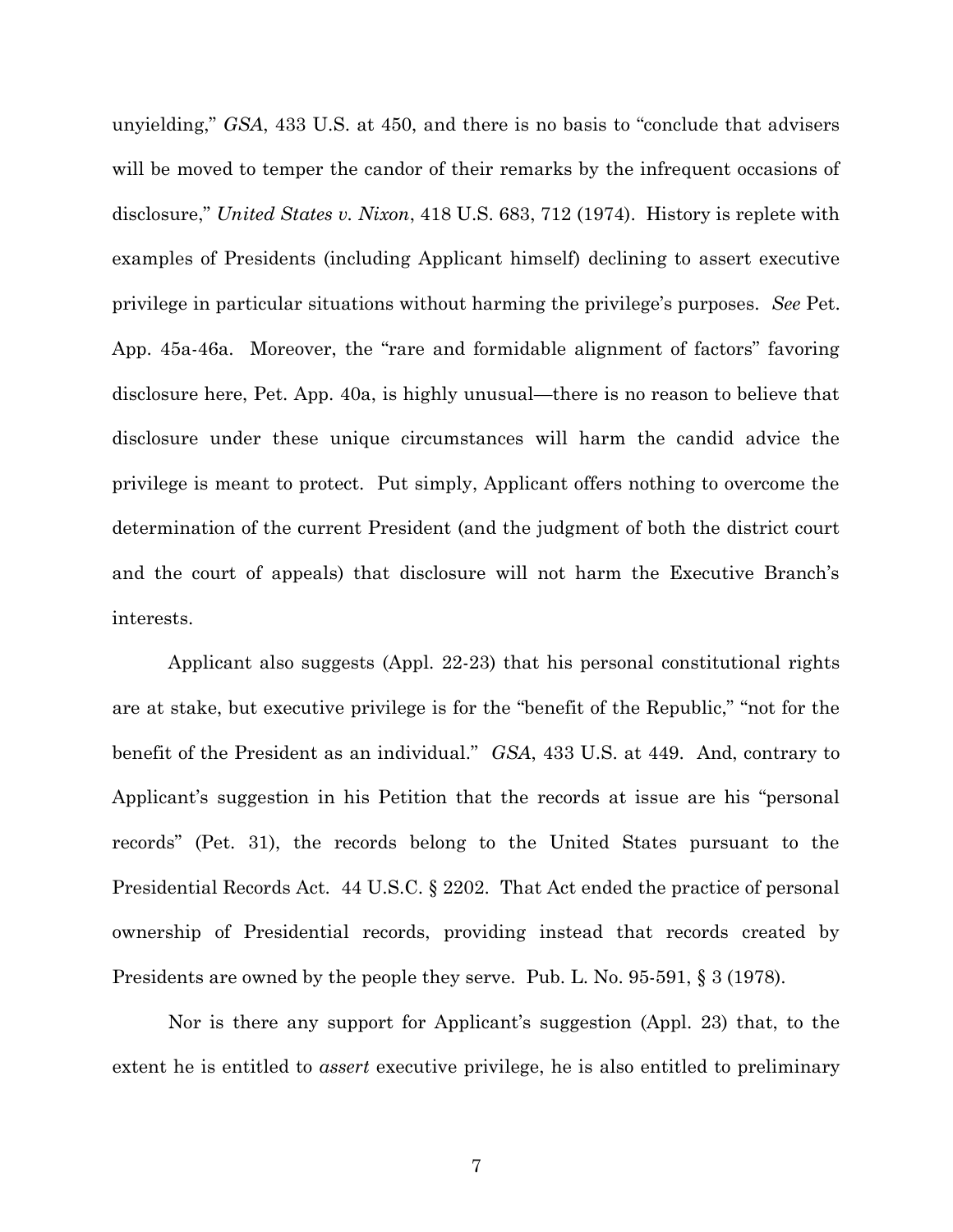<span id="page-11-0"></span> injunctive relief. Applicant's executive privilege arguments have been considered and rejected by two courts. And, contrary to Applicant's characterization (Appl. 23), the court of appeals did not hold that the "current President alone can determine the best interests of the Executive Branch." Rather, it held that where, as here, a former President sues in his official capacity seeking to enjoin the disclosure of records in the custody of the United States, the former President must establish harm to the interests of the Executive Branch to be entitled to relief. Pet. App. 71a. Applicant has failed to do so.

## B. The Select Committee And The Public Interest Would Be Harmed By Injunctive Relief

 The Legislative and Executive Branches each believe that the public interest lies in the prompt disclosure of this information to the Select Committee to aid an ongoing legislative process. Both the district court and the court of appeals have agreed. Pet. App. 74a-75a; 124a-125a. Applicant offers no reason to supplant the determinations of both political branches. See Nken, 556 U.S. at 435; INS  $v$ . Legalization Assistance Project of Los Angeles Cnty. Fed'n of Lab., 510 U.S. 1301, 1306 (1993) (O'Connor, J, in chambers).

 1. It would be unprecedented for this Court to disrupt ongoing negotiations over the exchange of information between the Executive and Legislative Branches. As this Court has explained, it has "a duty of care to ensure that [it] not needlessly disturb the compromises and working arrangements that [the two elected] branches ... themselves have reached." Mazars, 140 S. Ct. at 2031 (citation omitted). Although courts have occasionally been called to resolve challenges to the Executive Branch's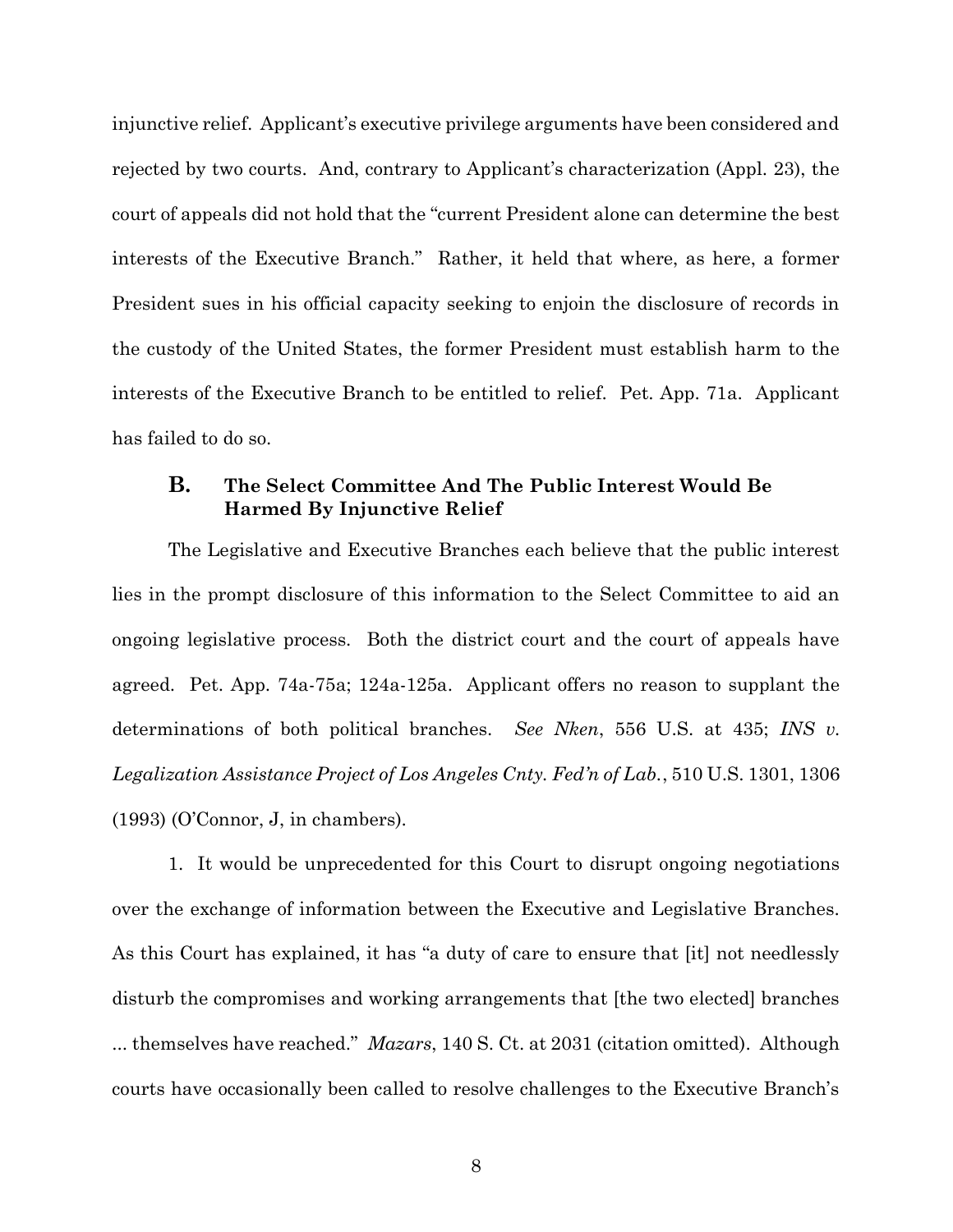<span id="page-12-0"></span> withholding of documents based on executive privilege, this Court has made clear that courts should be wary of interfering with the "hurly-burly, the give-and-take of the political process between the legislative and the executive." Id. at 2029 (citation omitted). Moreover, it would be extraordinary for an Article III court to *prohibit* the Executive Branch from providing Presidential records to Congress based on the separation of powers.

 The longstanding practice of "give-and-take" is ongoing with respect to the Select Committee's request: After discussions with White House officials, the Select Committee has shown a willingness to defer its requests as to certain pages of responsive records, and the Select Committee and the Executive Branch remain in active conversations about future tranches of records. See Letter from Jonathan Su, Deputy Counsel to the President, to Kristin Amerling, Deputy Staff Dir. and Chief Counsel for the Select Committee (Dec. 16, 2021), <https://perma.cc/FR5G-XEP2>. Applicant's requested injunction against the ongoing accommodation between the political branches would be "a significant departure from historical practice." Mazars, 140 S. Ct. at 2031.

 The unprecedented nature of Applicant's requested relief—and the destabilizing implications this intrusion would have on the balance of powers—weigh decisively against granting his application. See Rucho v. Common Cause, 139 S. Ct. 2484, 2507 (2019).

 2. Further, an injunction would also cause direct, substantial, and immediate harm to the Select Committee and ongoing legislative activities. "The congressional

9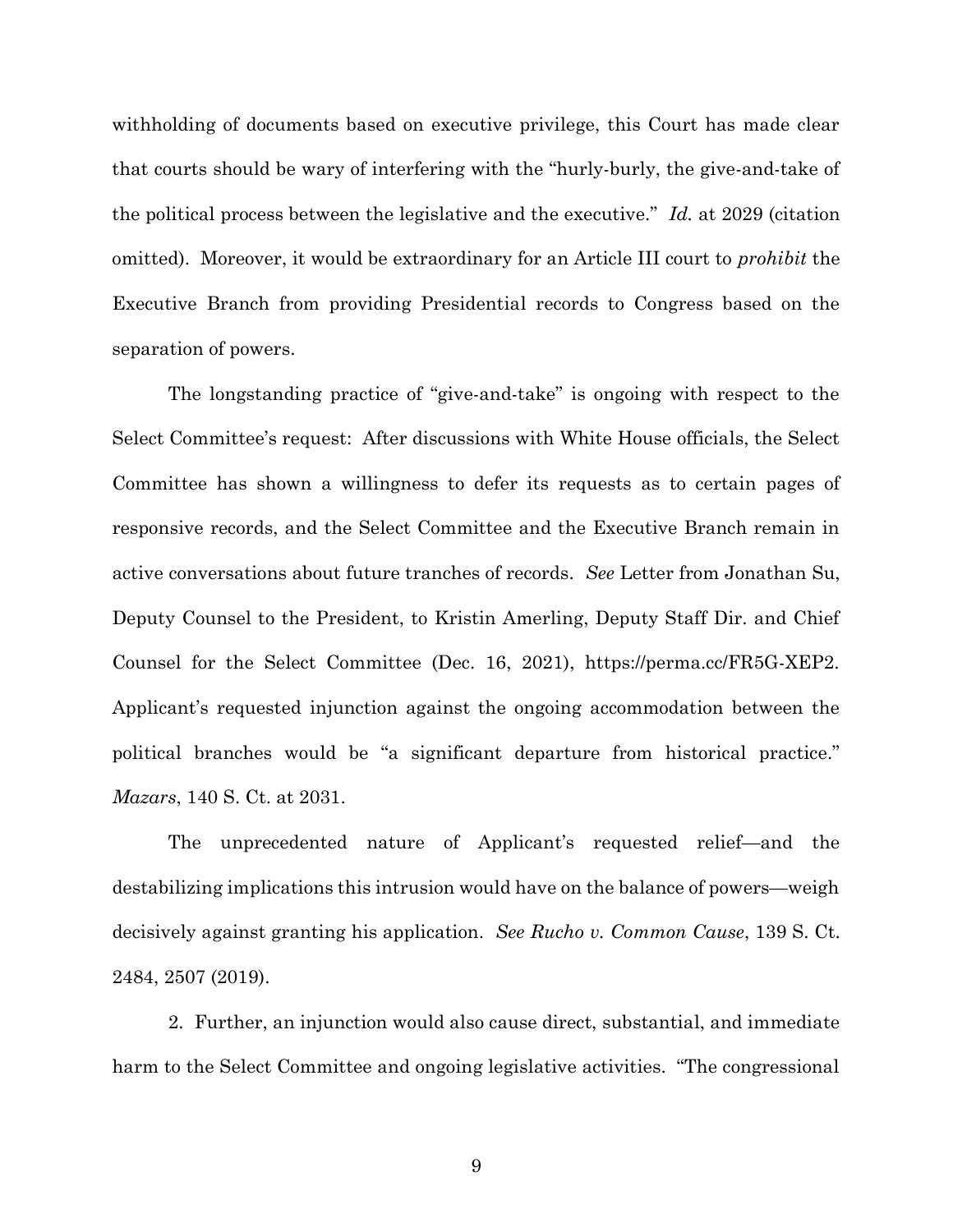<span id="page-13-0"></span> power to obtain information is broad and indispensable," because "[w]ithout information, Congress would be shooting in the dark, unable to legislate wisely or effectively." *Mazars*, 140 S. Ct. at 2031 (cleaned up); see also id. ("[T]he power of inquiry—with process to enforce it—is an essential and appropriate auxiliary to the legislative function." (cleaned up)). Without the information at issue, the Select Committee "may not be able to do the task assigned to it by Congress," and for that reason courts have a "duty" not to interfere with ongoing Congressional investigations. Eastland v. U.S. Servicemen's Fund, 421 U.S. 491, 505, 511 & n.17 (1975).

 The Select Committee's work is of the highest importance and urgency: investigating one of the darkest episodes in our nation's history, a deadly assault on the United States Capitol and Congress, and an unprecedented disruption of the peaceful transfer of power from one President to the next. H. Res. 503, 117th Cong. (2021). The investigation is indispensable to the Select Committee's ability to propose remedial measures to ensure the peaceful transfer of power and prevent future attacks on our democratic institutions. Further, the investigation is vital to the "American people's ability to reconstruct and come to terms with their history." GSA, 433 U.S. at 452-53; see Barenblatt v. United States, 360 U.S. 109, 127-28 (1959) (noting that Congressional power to investigate threats to overthrow the government "rests on the right of self-preservation, the ultimate value of any society" (cleaned up)).

Applicant argues that delay will not harm the Select Committee because the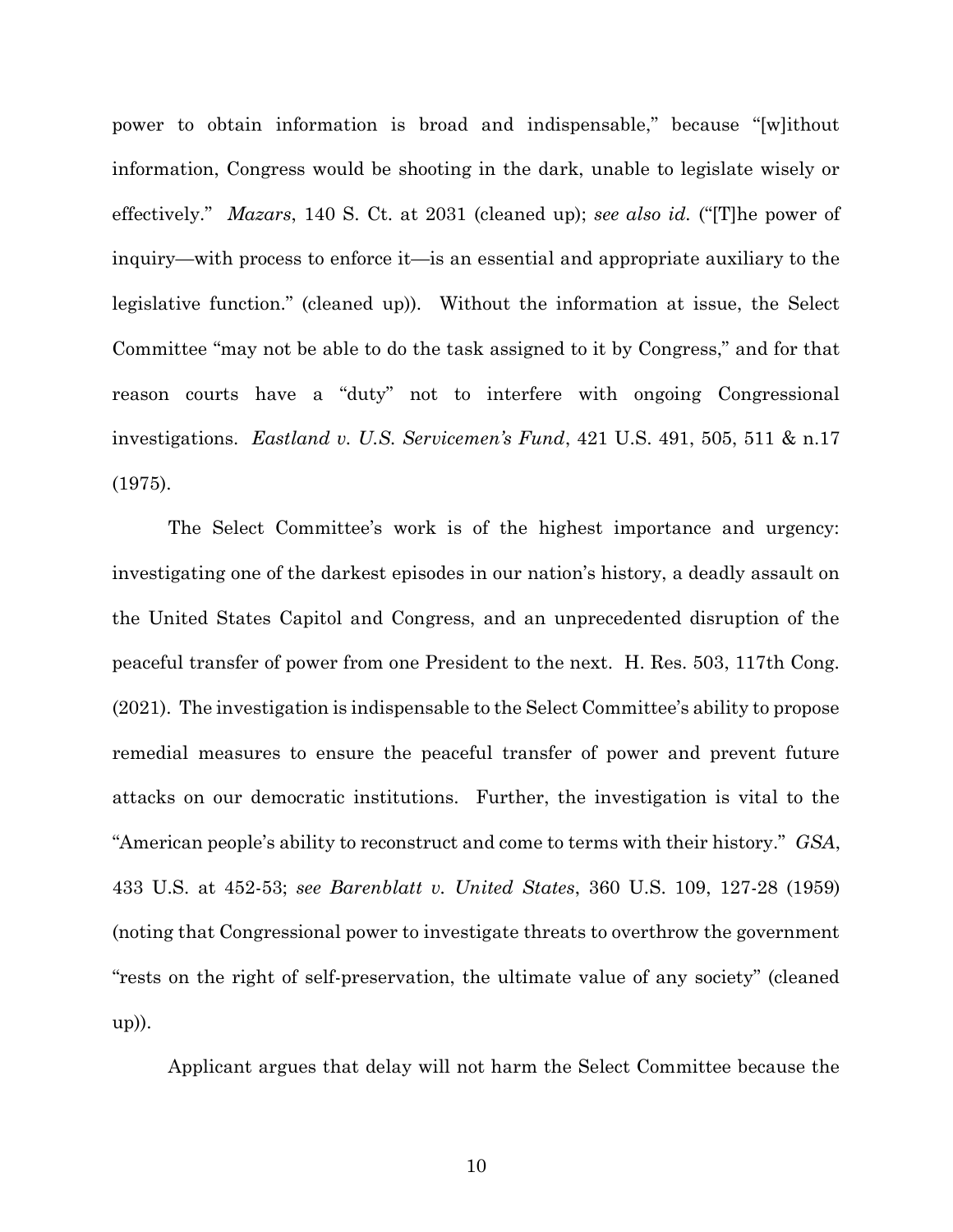<span id="page-14-0"></span> next transition of power is "three years away." Appl. 2. But earlier elections are impending and there remains a risk of other attacks on democracy rooted in conduct occurring well before any votes are cast. The Select Committee's task to study and recommend legislation to ensure that an attack like the one on January 6 is not repeated, and that our Nation's democracy is protected from future attacks, is urgent. Moreover, because "the House, unlike the Senate, is not a continuing body," *Eastland*, 421 U.S. at 512, the Select Committee's authorization will expire on January 3, 2023. See U.S. Const., Amend. XX, §§ 1, 2. The Select Committee therefore needs the requested documents now to shape the direction of its investigation and propose remedial legislation, and Congress needs time to legislate to prevent another attack. Indeed, the Select Committee's investigation has already been negatively impacted: With each passing day, the Select Committee is being forced to conduct its investigation, including interviewing witnesses, without the benefit of the key documents at issue in this case.

 Both the Legislative and Executive Branches agree where the public interest lies. The Select Committee has concluded that review of the requested records will best further its critical investigation and the American people's interests. The Executive Branch, acting through the President, has reached the same conclusion. The court of appeals correctly found that the public interest lies in furthering—not interfering with—the political branches' ongoing cooperation to investigate and learn from the assault on democracy. The public interest strongly weighs against this Court's intervention, allowing the politically accountable branches to continue their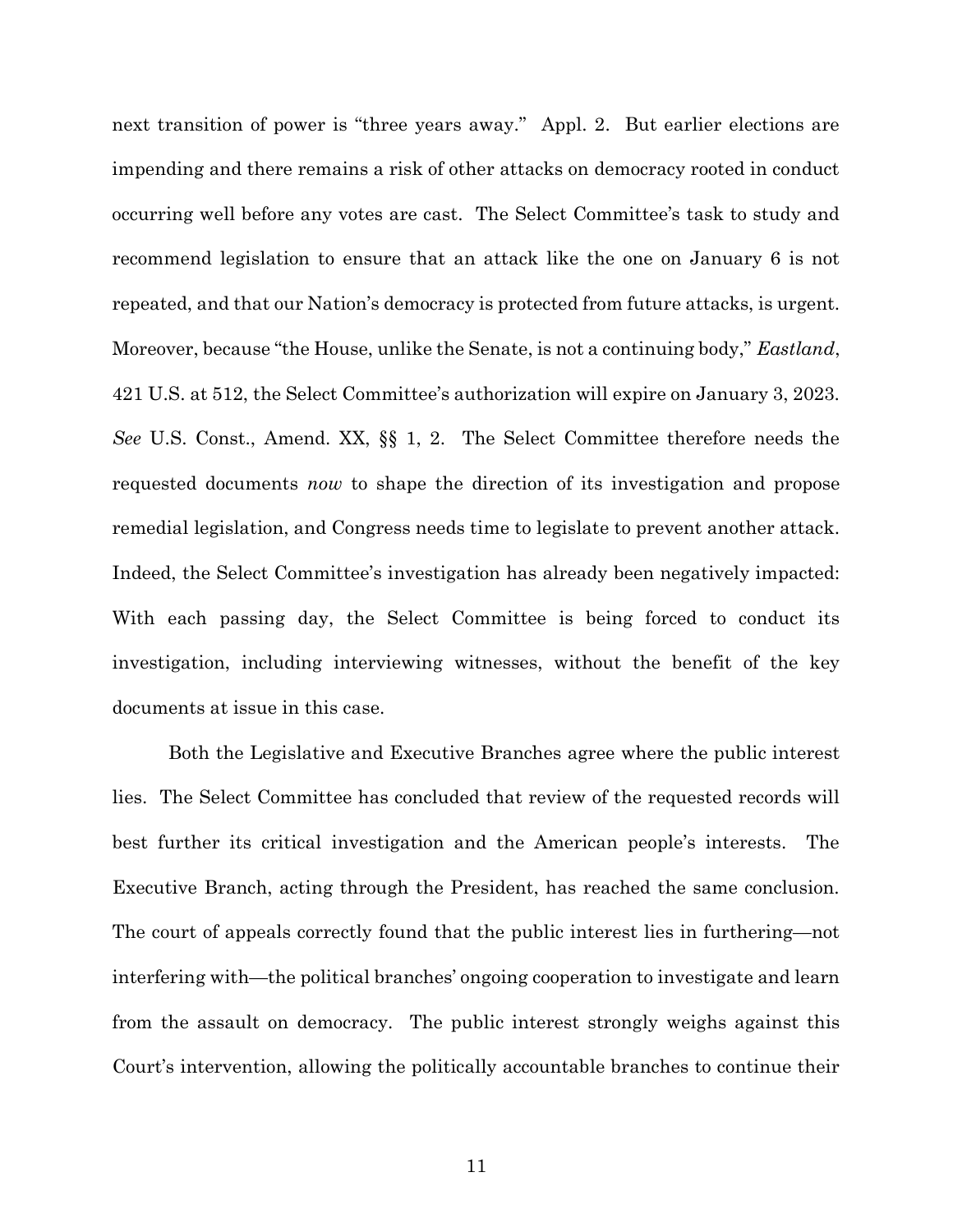<span id="page-15-0"></span> ongoing process of negotiation and compromise, and allowing the Select Committee to pursue its efforts to investigate the events of January 6 and guard against disruption to the peaceful transfer of power.

#### III. The Requested Injunction Would Be Improper

 To the extent Applicant requests an injunction prohibiting the National Archives and the Archivist from releasing "any and all records" requested by the Select Committee over which he "asserts executive privilege" (Appl. 27)—including records beyond the three tranches currently at issue in this case—the requested relief is plainly improper. Applicant's complaint does not include factual allegations about future disclosures, which were not ripe for challenge when he filed his complaint, and are not ripe now. See C.A. App. 28-29; D. Ct. Dkt. No. 48; Pet. App. 20a-21a. Applicant cannot now ask this Court for relief that is broader than the relief he sought below.